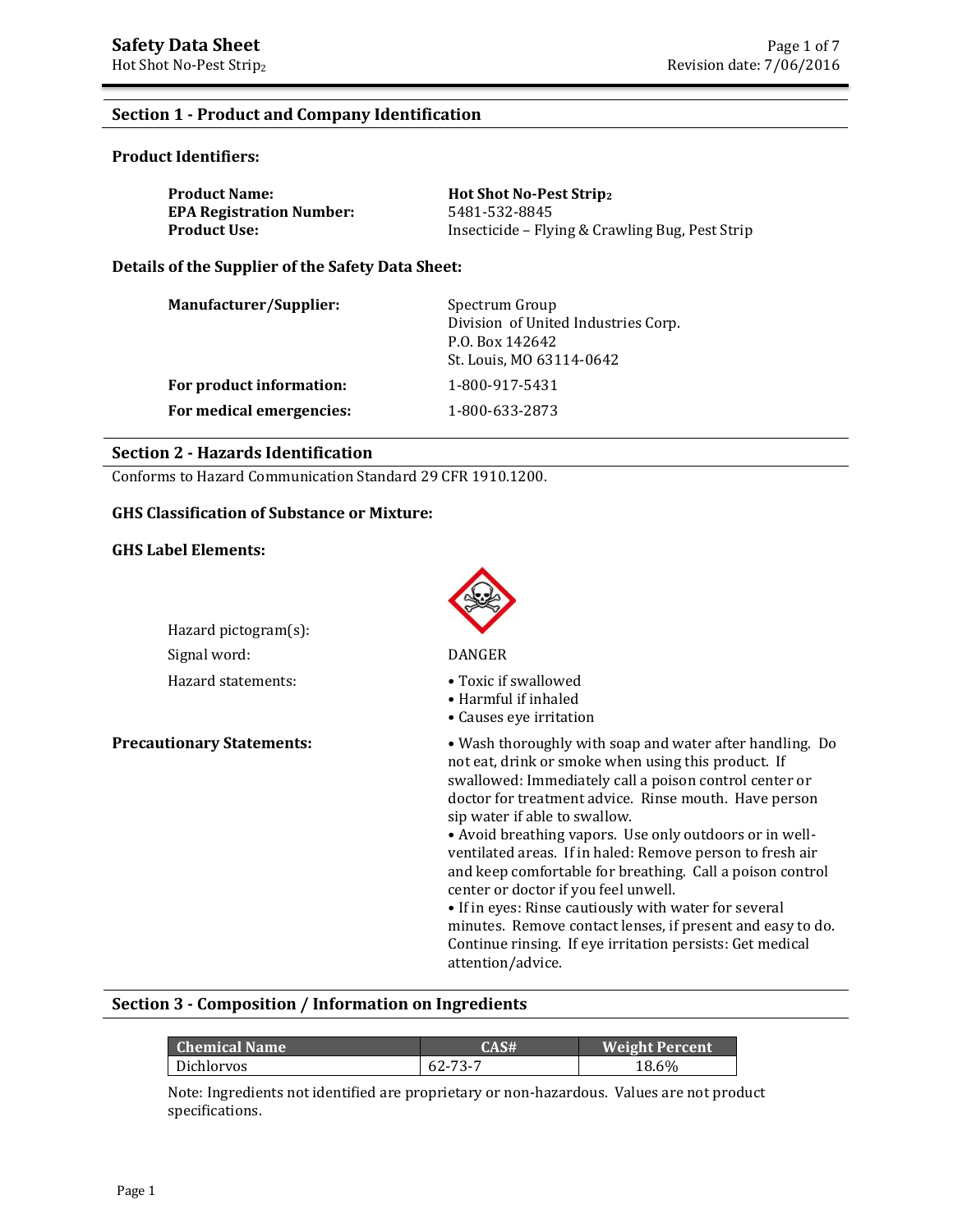**Section 4 - First Aid Measures**

# **Eye contact: Exercise 3** Hold eye open and rinse slowly and gently with water for 15-20 minutes. Remove contact lenses, if present, after the first 5 minutes, then continue rinsing. Call a poison control center or doctor for treatment advice. **Skin contact:** No special requirements **Inhalation:** Move person to fresh air. If person is not breathing, call 911 or an ambulance, then give artifical respiration, preferably mouth-to-mouth if possible. **Ingestion:** Call a poison control center or doctor immediately for treatment advice. Have person sip water if able to swallow. Do not induce vomiting unless told to do so by a poison control center or doctor. Do not give anything by mouth to an unconscious person. **Notes to physician:** Probable mucosal damage may contraindicate the use of gastric lavage. This product is a cholinesterase inhibitor. Symptoms include weakness, headache, tightness in chest, blurred vision, non-reactive pinpoint pupils, salivation, sweating, nausea, vomiting, diarrhea and abdominal cramps. **General advice:** If you feel unwell, seek medical advice (show the label where possible). Ensure that medical personnel are aware of the material(s) involved, and take precautions to protect themselves. Keep out of reach of children.

# **Section 5 - Fire Fighting Measures**

| <b>Flammable properties:</b>                   | Not flammable by OSHA criteria.                                                                                                                                                                                                              |
|------------------------------------------------|----------------------------------------------------------------------------------------------------------------------------------------------------------------------------------------------------------------------------------------------|
| Suitable extinguishing media:                  | Water fog, foam, $CO2$ , dry chemical                                                                                                                                                                                                        |
| Unsuitable extinguishing media:                | Not available                                                                                                                                                                                                                                |
| Specific hazards arising from the<br>chemical: | Liquid run-off to sewers may create fire/explosion hazard.<br>Container may melt and leak in heat of fire. Do not allow<br>run-off from firefighting to enter drains or water courses.                                                       |
| <b>Protective equipment for firefighters:</b>  | Firefighters should wear full protective clothing including<br>self-contained breathing apparatus.                                                                                                                                           |
| <b>Hazardous combustion products:</b>          | None known                                                                                                                                                                                                                                   |
| Sensitivity to mechanical impact:              | None known                                                                                                                                                                                                                                   |
| <b>Explosion data:</b>                         | Not available                                                                                                                                                                                                                                |
| Sensitivity to static discharge:               | Not available                                                                                                                                                                                                                                |
| <b>Personal precautions:</b>                   | Keep unnecessary personnel away. Do not touch or walk<br>through spilled material. Do not touch damaged containers<br>or spilled material unless wearing appropriate protective<br>clothing. Keep people away from and upwind of spill/leak. |

### **Section 6 - Accidental Release Measures**

**Personal precautions:** Remove all sources of ignition. Wear personal protective equipment. Wash thoroughly after handling.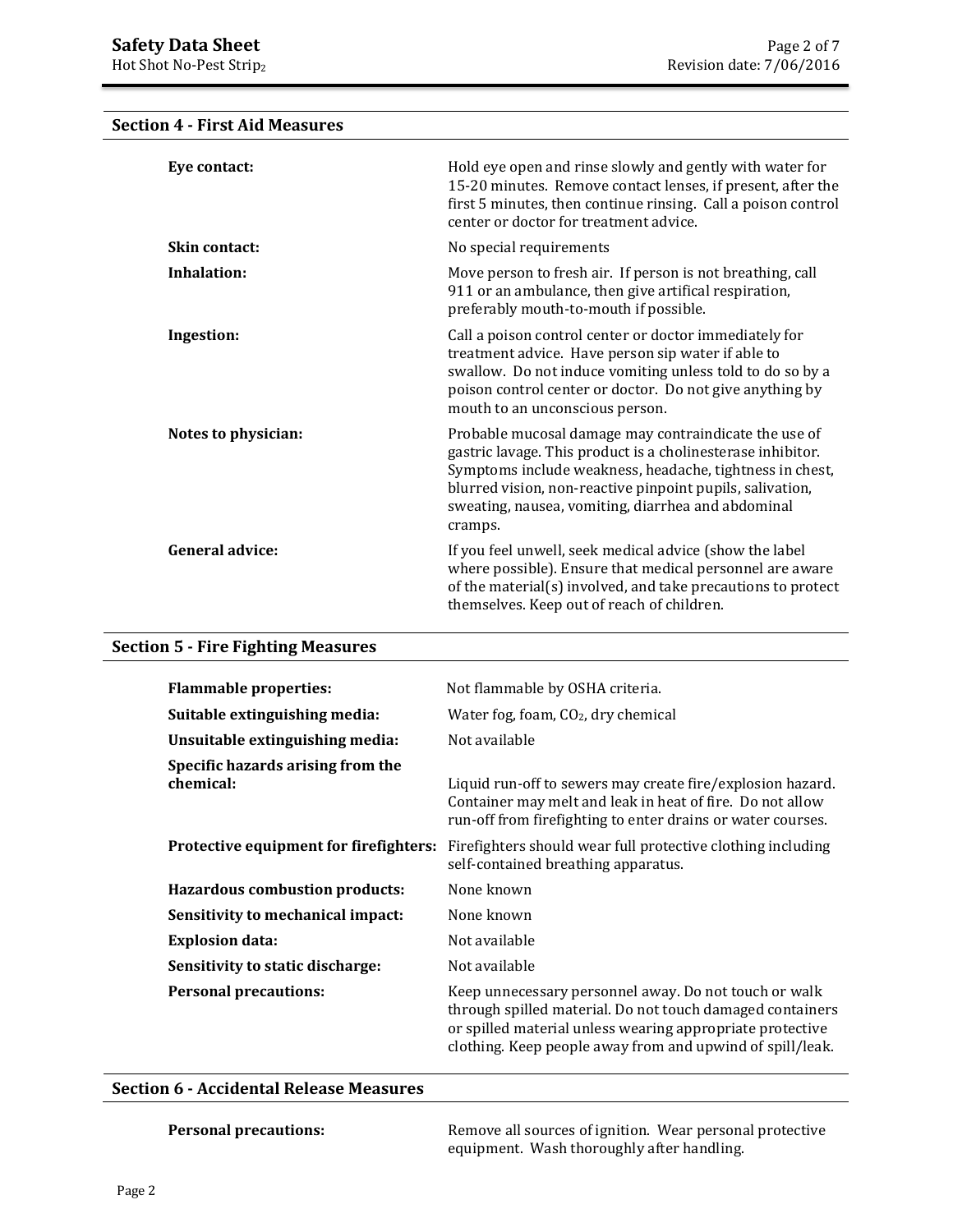| For emergency responders:          | If specialized clothing is required to deal with the spillage,<br>take note of any information in Section 8 on suitable and<br>unsuitable materials.                                                                                                                                                                                                                                                                                                    |
|------------------------------------|---------------------------------------------------------------------------------------------------------------------------------------------------------------------------------------------------------------------------------------------------------------------------------------------------------------------------------------------------------------------------------------------------------------------------------------------------------|
| <b>Environmental precautions:</b>  | Avoid dispersal of spilled material and runoff and contact<br>with soil, waterways, drains and sewers.                                                                                                                                                                                                                                                                                                                                                  |
| <b>Methods for containment and</b> |                                                                                                                                                                                                                                                                                                                                                                                                                                                         |
| cleaning up:                       | Stop leak if without risk. Move containers from spill area.<br>Before attempting clean up, refer to hazard data given<br>above. Small spills may be absorbed with earth, sand or<br>absorbent material swept up and placed in suitable,<br>covered, and labeled containers. Prevent large spills from<br>entering sewers or waterways. Contact emergency<br>services and supplier for advice. Never return spills in<br>original containers for re-use. |

### **Section 7 - Handling and Storage**

| <b>Precautions for safe handling:</b> | Put on appropriate personal protective equipment (see<br>Section 8). Do not use near heat, open flame or any other<br>ignition source. Take measures to prevent the buildup of<br>electrostatic charge. Avoid contact with skin, eyes and<br>clothing. Use an appropriate respirator when adequate<br>ventilation is not available. Avoid breathing vapors or<br>spray mists of the product. |
|---------------------------------------|----------------------------------------------------------------------------------------------------------------------------------------------------------------------------------------------------------------------------------------------------------------------------------------------------------------------------------------------------------------------------------------------|
| Storage:                              | Store product in a cool, dry place, out of reach of children.<br>Keep container closed when not in use. Keep away from<br>food, drink and animal feedingstuffs. Keep tightly closed.<br>Non-refillable container. Do not reuse or refill this<br>container. Place in trash or offer for recycling if available.                                                                              |

# **Section 8 - Exposure Controls / Personal Protection**

### **Exposure guidelines:**

| <b>Components with Occupational Exposure Limits</b> |            |                 |                 |     |                        |     |                    |
|-----------------------------------------------------|------------|-----------------|-----------------|-----|------------------------|-----|--------------------|
|                                                     |            |                 |                 |     | <b>Exposure Limits</b> |     |                    |
|                                                     |            |                 | <b>OSHA PEL</b> |     | <b>ACGIH TLV</b>       |     | <b>SupplierOEL</b> |
| <b>Chemical name</b>                                |            | $mg/m^3$<br>ppm |                 | ppm | $mg/m^3$               | ppm | $mg/m^3$           |
| <b>Dichlorvos</b>                                   | <b>TWA</b> | 0.1             | 0.9             |     | Not listed             |     | Not listed         |

**Engineering controls:** General ventilation normally adequate.

# **Personal protective equipment:**

**Eye/Face protection:** 

| During application, prevent entry into eyes. Wear safety  |  |  |  |  |
|-----------------------------------------------------------|--|--|--|--|
| glasses with side shields if using in large applications. |  |  |  |  |
|                                                           |  |  |  |  |

**Skin and body protection:** Wear protective gloves when handling product. Wash hands after product use.

**Respiratory protection:** Where exposure guideline levels may be exceeded, use an approved NIOSH respirator.

**General hygiene considerations:** Handle in accordance with good industrial hygiene and safety practice. When using, do not eat or drink. Wash hands before breaks and immediately after handling the product.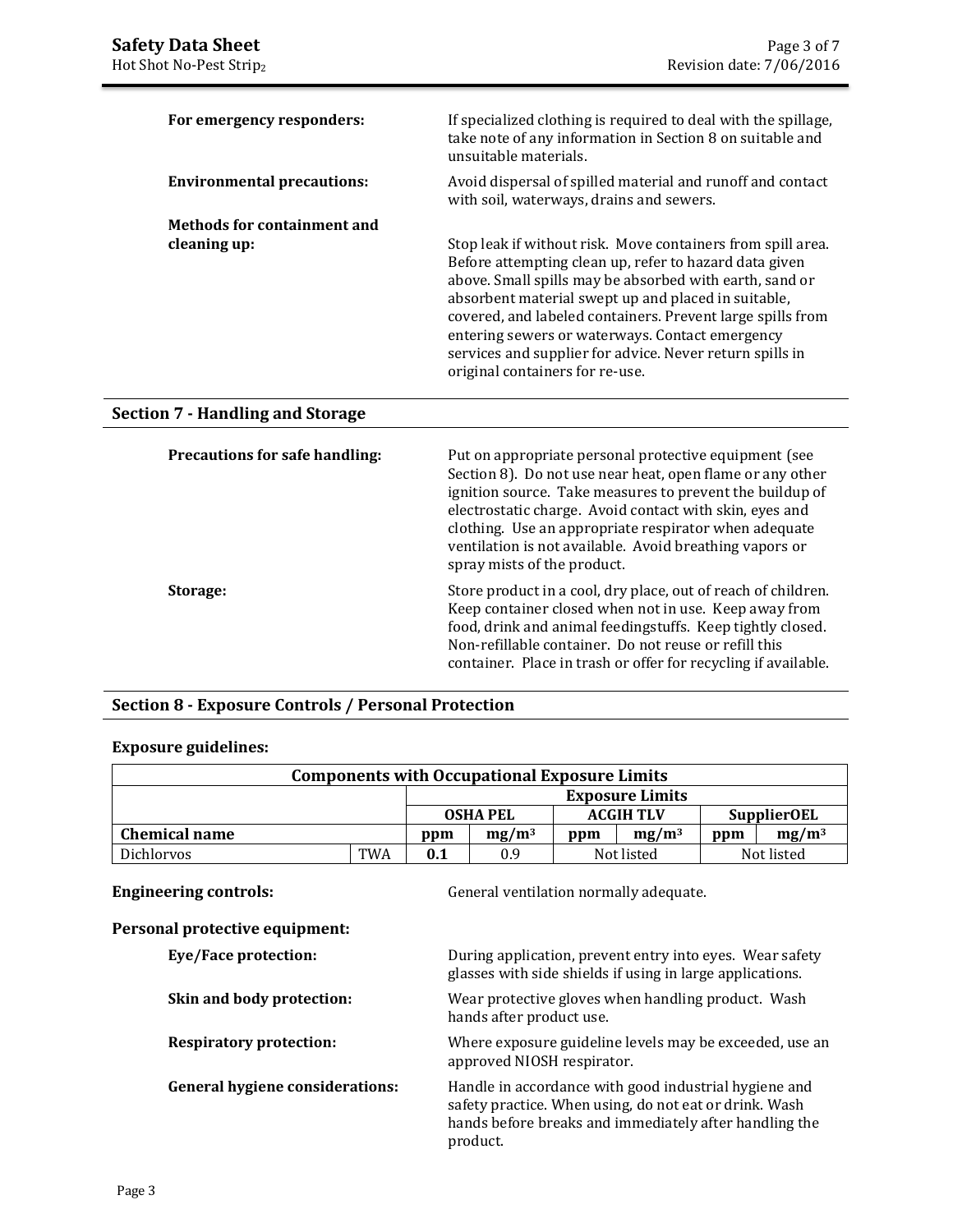| Appearance:                                        | Plastic strip in a sealed plastic cage |
|----------------------------------------------------|----------------------------------------|
| Color:                                             | Yellow                                 |
| <b>Physical state:</b>                             | Solid                                  |
| Odor:                                              | None                                   |
| Odor threshold:                                    | No data available                      |
| pH:                                                | N/A                                    |
| <b>Melting point:</b>                              | N/A                                    |
| <b>Freezing point:</b>                             | N/A                                    |
| <b>Boiling point:</b>                              | N/A                                    |
| Flash point:                                       | N/A                                    |
| <b>Evaporation rate:</b>                           | 10 to 100 mg active ingredient per day |
| Flammability limits in air,<br>lower, % by volume: | No data available                      |
| Flammability limits in air,<br>upper, % by volume: | No data available                      |
| Vapor pressure:                                    | No data available                      |
| Vapor density:                                     | No data available                      |
| Relative density @ 20°C:                           | N/A                                    |
| <b>Octanol/water coefficient:</b>                  | No data available                      |
| Auto-ignition temperature:                         | No data available                      |
| <b>Decomposition temperature:</b>                  | No data available                      |
| Solubility:                                        | N/A                                    |
| % Volatile organic compounds:                      | $\theta$                               |

# **Section 9 - Physical & Chemical Properties**

# **Section 10 - Chemical Stability & Reactivity Information**

# **Reactivity Conditions to avoid:** Do not mix with other chemicals. **Incompatible materials:** Avoid strong oxidizers. **Chemical stability Product stability:** Stable under recommended storage conditions. **Other Hazardous decomposition products:** None known **Possibility of hazardous reactions:** Hazardous polymerization does not occur. **Primary eye irritation:** Causes moderate eye irritation (EPA tox. category III) **Primary skin irritation:** Non-irritating (EPA tox. category IV) **Section 11 - Toxicological Information**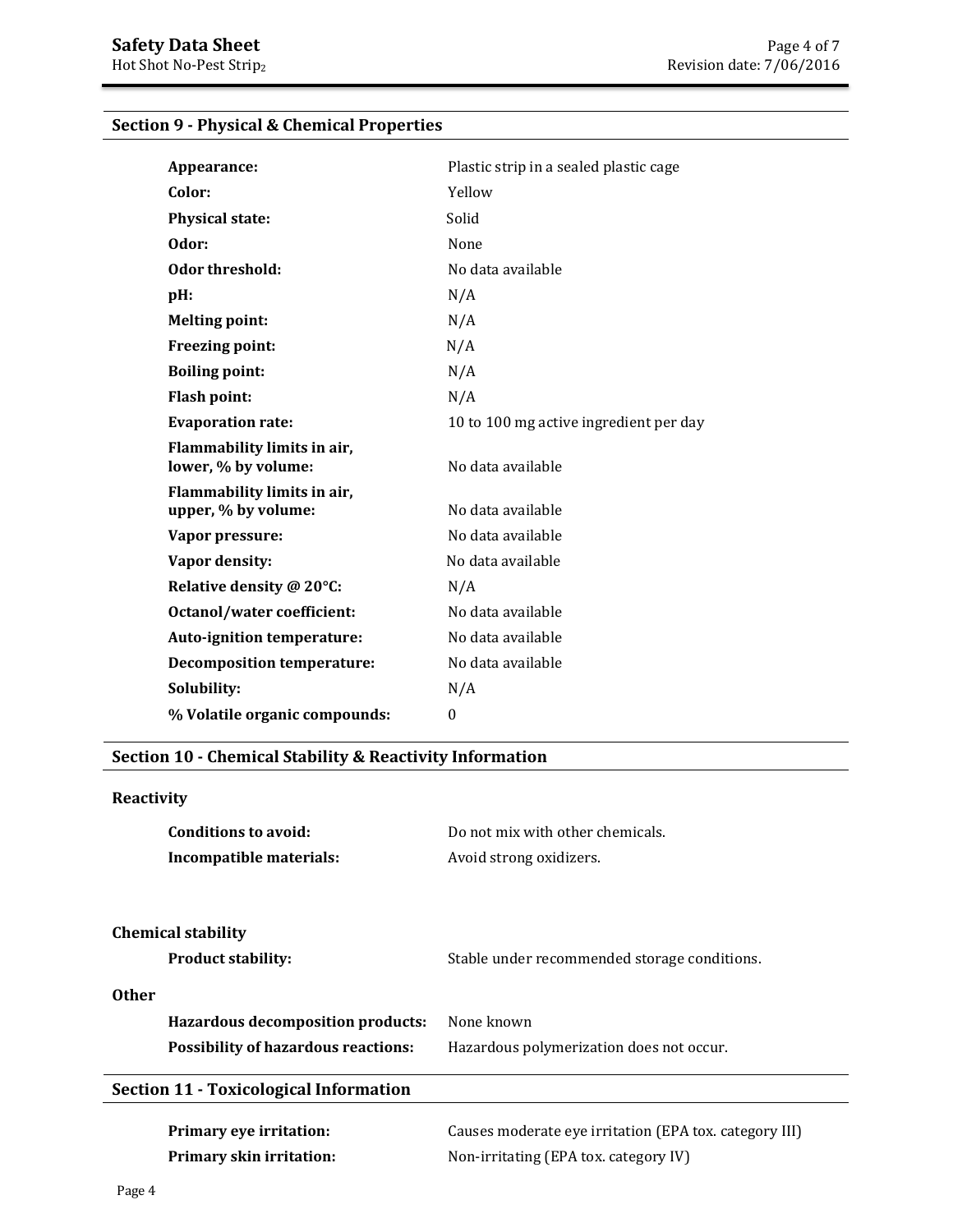| Acute dermal:            | $LD_{50}$ > 5000 mg/kg (EPA tox. category IV) |
|--------------------------|-----------------------------------------------|
| <b>Acute inhalation:</b> | $LC_{50}$ < 2 mg/L (EPA tox. category III)    |
| Acute oral:              | $LD_{50}$ < 3000 mg/kg (EPA tox. category II) |
| Sensitization:           | Not a skin sensitizer.                        |
| <b>Chronic effects:</b>  | No data available                             |
| Carcinogenicity:         | No data available                             |
| <b>Mutagenicity:</b>     | No data available                             |
| Reproductive effects:    | No data available                             |
| Teratogenicity:          | No data available                             |
| Ecotoxicity:             | No data available                             |

# **Section 12 - Ecological Information**

| <b>Environmental effects:</b>          | No data available |
|----------------------------------------|-------------------|
| <b>Aquatic toxicity:</b>               | None              |
| Persistence / degradability:           | No data available |
| <b>Bioaccumulation / accumulation:</b> | No data available |
| <b>Partition coefficient:</b>          | No data available |
| Mobility in environmental media:       | No data available |
| <b>Chemical fate information:</b>      | No data available |
|                                        |                   |

# **Section 13 - Disposal Considerations**

| Waste codes:                                   | Not available                                          |
|------------------------------------------------|--------------------------------------------------------|
| <b>Disposal instructions:</b>                  | Dispose in accordance with all applicable regulations. |
| <b>Waste from residues/unused</b><br>products: | Not available                                          |
| Contaminated packaging:                        | Not available                                          |

# **Section 14 - Transportation Information**

| N.O.S., | U.S. Department of Transportation<br>(DOT): | UN3077, Environmentally Hazardous Substance, Solid,                                                                                   |
|---------|---------------------------------------------|---------------------------------------------------------------------------------------------------------------------------------------|
|         |                                             | (Dichlorvos), Limited Quantity, 9, III                                                                                                |
|         | IATA:                                       | UN3077, Environmentally Hazardous Substance, Solid,<br>N.O.S., (Dichlorvos), Limited Quantity, Subsidiary Marine<br>Pollutant, 9, III |
|         | IMDG:                                       | UN3077, Environmentally Hazardous Substance, Solid,<br>N.O.S., (Dichlorvos), Limited Quantity, Subsidiary Marine<br>Pollutant, 9, III |

# **Section 15 - Regulatory Information**

**29 CFR 1910.1200 hazardous chemical Occupational Safety and Health Administration (OSHA):** No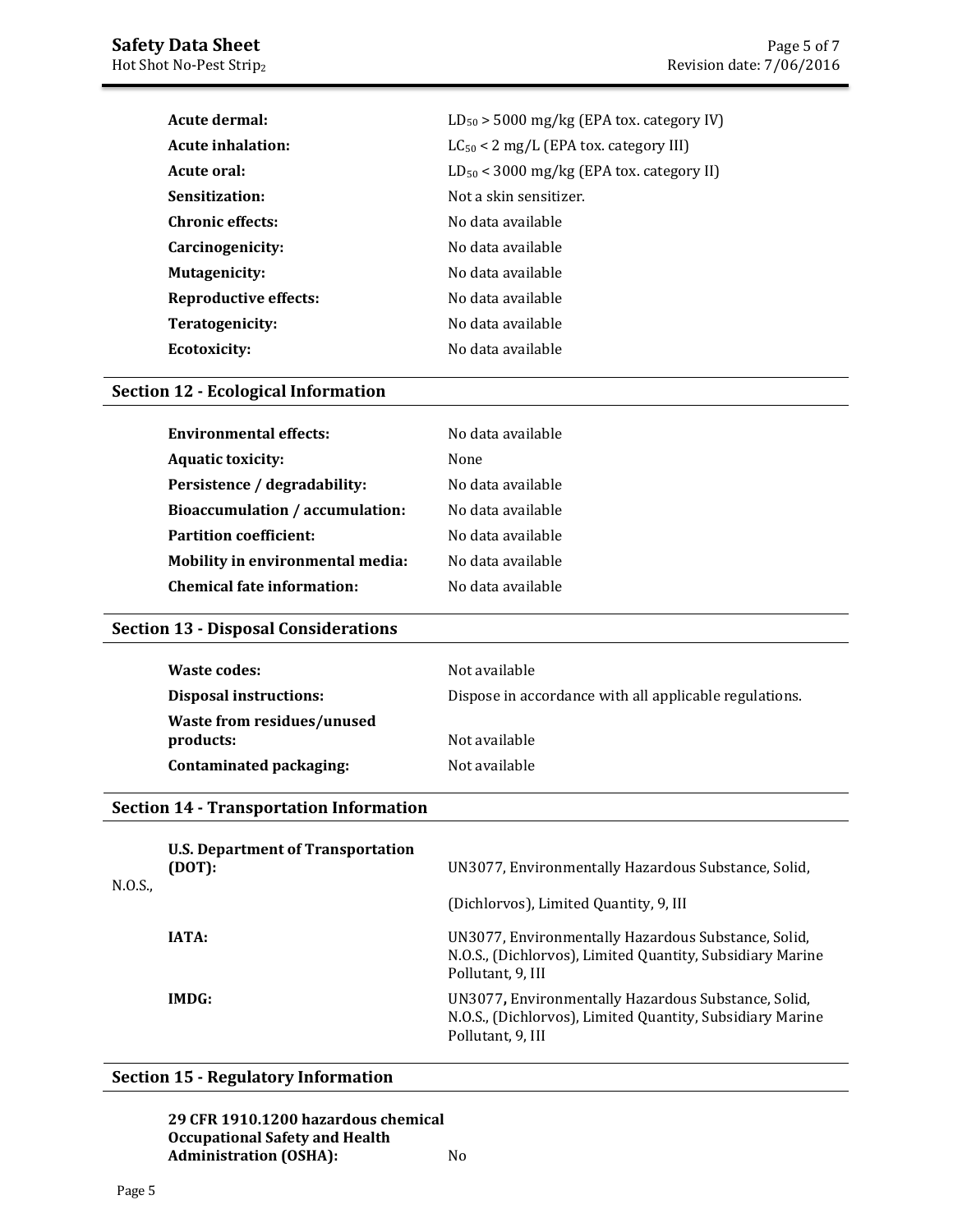|                             | quantity:                                                                                                                                                                                                                                                                                                                                                                                                                                       | <b>CERCLA</b> (Superfund) reportable                                                                                                                                                                                                                                                                                                                                                                                                                                                                                                                                                                                                                                                                                                                                                                                                                     | Not available                                                                                                                                                                                                                                                                                                                                                                                                                                                                                                                                                                                           |  |
|-----------------------------|-------------------------------------------------------------------------------------------------------------------------------------------------------------------------------------------------------------------------------------------------------------------------------------------------------------------------------------------------------------------------------------------------------------------------------------------------|----------------------------------------------------------------------------------------------------------------------------------------------------------------------------------------------------------------------------------------------------------------------------------------------------------------------------------------------------------------------------------------------------------------------------------------------------------------------------------------------------------------------------------------------------------------------------------------------------------------------------------------------------------------------------------------------------------------------------------------------------------------------------------------------------------------------------------------------------------|---------------------------------------------------------------------------------------------------------------------------------------------------------------------------------------------------------------------------------------------------------------------------------------------------------------------------------------------------------------------------------------------------------------------------------------------------------------------------------------------------------------------------------------------------------------------------------------------------------|--|
| <b>Hazard categories</b>    |                                                                                                                                                                                                                                                                                                                                                                                                                                                 |                                                                                                                                                                                                                                                                                                                                                                                                                                                                                                                                                                                                                                                                                                                                                                                                                                                          |                                                                                                                                                                                                                                                                                                                                                                                                                                                                                                                                                                                                         |  |
|                             |                                                                                                                                                                                                                                                                                                                                                                                                                                                 |                                                                                                                                                                                                                                                                                                                                                                                                                                                                                                                                                                                                                                                                                                                                                                                                                                                          | <b>Superfund Amendments and Reauthorization Act of 1986 (SARA):</b>                                                                                                                                                                                                                                                                                                                                                                                                                                                                                                                                     |  |
|                             | Immediate Hazard<br>Delayed Hazard<br>Fire Hazard<br>Pressure Hazard<br>Reactivity Hazard                                                                                                                                                                                                                                                                                                                                                       |                                                                                                                                                                                                                                                                                                                                                                                                                                                                                                                                                                                                                                                                                                                                                                                                                                                          | N <sub>o</sub><br>N <sub>o</sub><br>No<br>N <sub>o</sub><br>No                                                                                                                                                                                                                                                                                                                                                                                                                                                                                                                                          |  |
|                             | <b>Section 302 extremely hazardous</b><br>Substance:<br>Section 311 hazardous chemical:<br><b>Clean Air Act (CAA):</b>                                                                                                                                                                                                                                                                                                                          |                                                                                                                                                                                                                                                                                                                                                                                                                                                                                                                                                                                                                                                                                                                                                                                                                                                          | No                                                                                                                                                                                                                                                                                                                                                                                                                                                                                                                                                                                                      |  |
|                             |                                                                                                                                                                                                                                                                                                                                                                                                                                                 |                                                                                                                                                                                                                                                                                                                                                                                                                                                                                                                                                                                                                                                                                                                                                                                                                                                          | N <sub>o</sub>                                                                                                                                                                                                                                                                                                                                                                                                                                                                                                                                                                                          |  |
|                             |                                                                                                                                                                                                                                                                                                                                                                                                                                                 |                                                                                                                                                                                                                                                                                                                                                                                                                                                                                                                                                                                                                                                                                                                                                                                                                                                          | Not available                                                                                                                                                                                                                                                                                                                                                                                                                                                                                                                                                                                           |  |
|                             | <b>Clean Water Act (CWA):</b>                                                                                                                                                                                                                                                                                                                                                                                                                   |                                                                                                                                                                                                                                                                                                                                                                                                                                                                                                                                                                                                                                                                                                                                                                                                                                                          | Not available                                                                                                                                                                                                                                                                                                                                                                                                                                                                                                                                                                                           |  |
| <b>State regulations:</b>   |                                                                                                                                                                                                                                                                                                                                                                                                                                                 |                                                                                                                                                                                                                                                                                                                                                                                                                                                                                                                                                                                                                                                                                                                                                                                                                                                          | Prop 65: Warning: This product contains a chemical<br>known by the State of California to cause cancer.                                                                                                                                                                                                                                                                                                                                                                                                                                                                                                 |  |
|                             | <b>FIFRA labeling:</b><br>This chemical is a pesticide product registered by the Environmental Protection<br>Agency and is subject to certain labeling requirements under federal pesticide law.<br>These requirements differ from the classification criteria and hazard information<br>required for safety data sheets, and for workplace non-pesticide chemicals.<br>Following is the hazard information as required on the pesticide label: |                                                                                                                                                                                                                                                                                                                                                                                                                                                                                                                                                                                                                                                                                                                                                                                                                                                          |                                                                                                                                                                                                                                                                                                                                                                                                                                                                                                                                                                                                         |  |
| Signal word:                |                                                                                                                                                                                                                                                                                                                                                                                                                                                 | WARNING                                                                                                                                                                                                                                                                                                                                                                                                                                                                                                                                                                                                                                                                                                                                                                                                                                                  |                                                                                                                                                                                                                                                                                                                                                                                                                                                                                                                                                                                                         |  |
| statements:                 | Precautionary                                                                                                                                                                                                                                                                                                                                                                                                                                   | May be fatal if swallowed. Do not get in mouth. Harmful if inhaled. Causes<br>moderate eye irritation. Avoid breathing vapors. Avoid contact with eyes or<br>clothing. After prolonged storage, a small amount of liquid may form on strip. Do<br>not get liquid in eyes. Wash thoroughly with soap and water after handling and<br>before eating, drinking, chewing gum, using tobacco, or using the toilet. Remove and<br>wash contaminated clothing before reuse. Do not use in hospitals or clinic rooms,<br>such as patient rooms, wards, nurseries, operating or emergency areas. Do not use<br>in kitchens, restaurants or areas where food is prepared or served. Do not use in<br>homes except for garages, attics, crawl spaces ad sheds occupied by people for less<br>than 4 hours per day. Not to be taken internally by humans or animals. |                                                                                                                                                                                                                                                                                                                                                                                                                                                                                                                                                                                                         |  |
| <b>Notification status:</b> |                                                                                                                                                                                                                                                                                                                                                                                                                                                 | blow or wash pesticide off treatment area.                                                                                                                                                                                                                                                                                                                                                                                                                                                                                                                                                                                                                                                                                                                                                                                                               | This product is toxic to fish and other aquatic organisms. To protect the<br>environment, do not allow pesticide to enter or run off into storm drains, drainage<br>ditches, gutters or surface waters. Applying this product in calm weather when rain<br>is not predicted for the next 24 hours will help ensure that wind or rain does not<br>All ingredients of this product are listed or are excluded from listing on the U.S.<br>Toxic Substances Control Act (TSCA) Chemical Substance Inventory.                                                                                               |  |
| California Prop. 65:        |                                                                                                                                                                                                                                                                                                                                                                                                                                                 | This product contains a chemical known to the state of California to cause cancer,<br>birth defects or any other reproductive harm.                                                                                                                                                                                                                                                                                                                                                                                                                                                                                                                                                                                                                                                                                                                      |                                                                                                                                                                                                                                                                                                                                                                                                                                                                                                                                                                                                         |  |
| Disclaimer:                 |                                                                                                                                                                                                                                                                                                                                                                                                                                                 |                                                                                                                                                                                                                                                                                                                                                                                                                                                                                                                                                                                                                                                                                                                                                                                                                                                          | Information contained herein was obtained from sources considered technically<br>accurate and reliable. While every effort has been made to ensure full disclosure of<br>product hazards, in some cases data is not available and is so stated. Since<br>conditions of actual product use are beyond control of the supplier, it is assumed<br>that users of this material have been fully trained according to the requirements of<br>all applicable legislation and regulatory instruments. No warranty, expressed or<br>implied, is made and supplier will not be liable for any losses, injuries or |  |